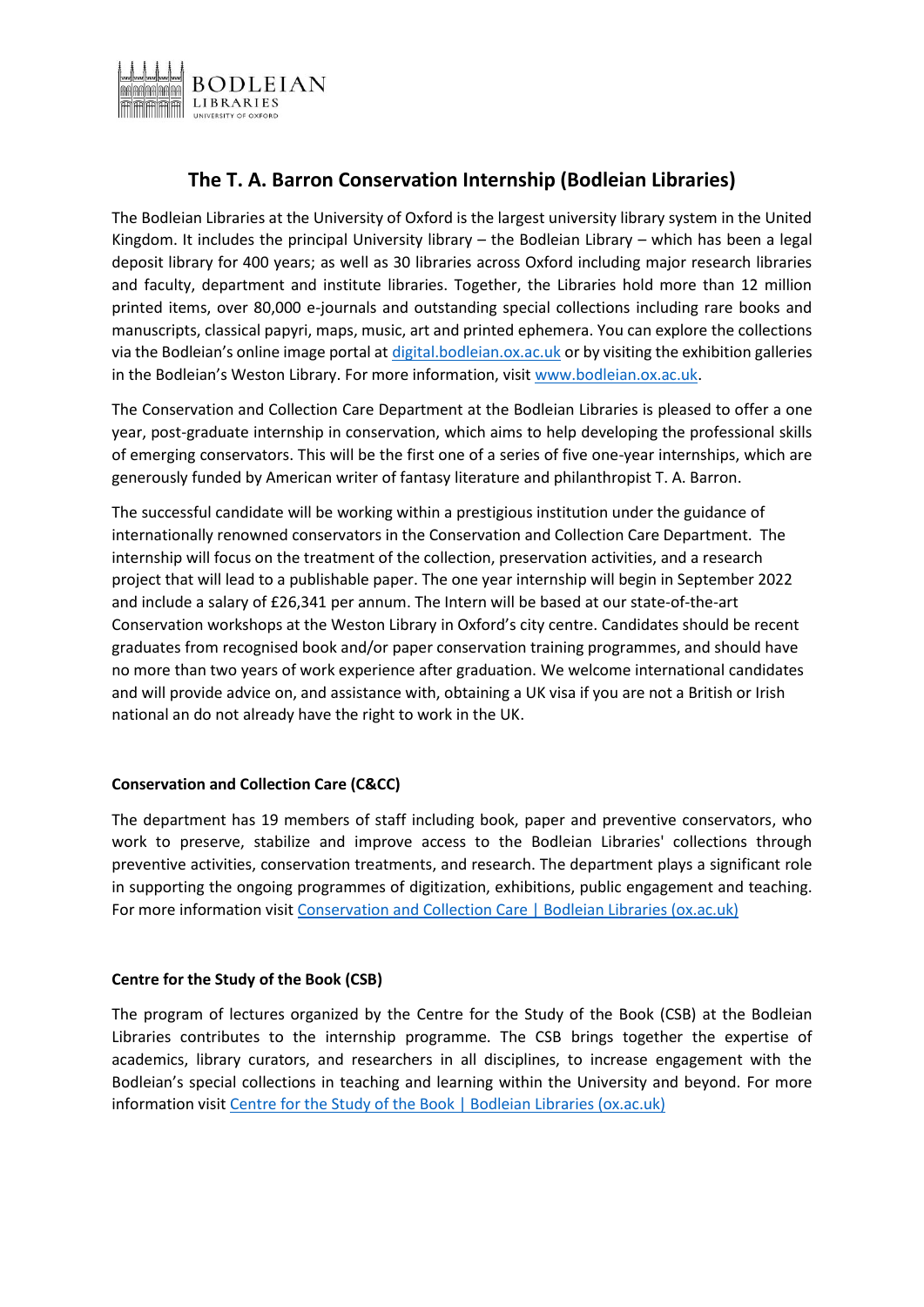

#### **General overview of the role**

The intern will be required to undertake conservation treatments on the Bodleian Libraries' rich and varied Special Collections, as well as a range of preventive activities, assist in the preparation and mounting of materials for exhibitions, and help promoting the work of the department through various channels. We look for candidates who can demonstrate the following skills:

- Experience of book and paper conservation treatments and preventive activities(up to two years after graduation)
- Excellent written and verbal communication skills
- Demonstrable capacity to analyze and present information clearly for different audiences, in addition to recording information in our database
- A flexible approach to work
- Excellent inter-personal skills and the ability to work independently or as part of a team

## **Key responsibilities**

- Plan and carry out conservation treatments as agreed with the relevant curator, and conservation supervisor.
- Carry out condition assessment of items prioritised for conservation treatment, digitisation, exhibition, and loan or rehousing.
- Plan and carry out preventive activities as agreed with the relevant curator, and conservation supervisor.
- Produce documentation and reports, including photographic records and timesheets, to agreed standards. Fill records of work on the department's collections management database (Adlib)
- Assist with handling of objects during digitization and show and tell events.
- Communicate about the work of the department within and outside the library, including giving presentations to visitors, writing entries for blogs, newsletters and other media as required.
- Contribute to the maintenance and organisation of workshop materials and equipment including researching and ordering materials and equipment.
- Participate in regular team and one-to-one meetings including participating with and preparing for an annual review in line with the Libraries' guidelines.
- Comply with University and departmental guidelines on Health and Safety, carrying out risk assessments and COSHH assessments where necessary, and attending training where required.
- Respond to and assist with emergencies which threaten the collections as directed by the Emergency Response Team.
- Comply with the conditions set out in the University Handbook for Support Staff *https://hr.admin.ox.ac.uk/staff-handbook-support-staff*
- Any other duties commensurate with the internship that may be required